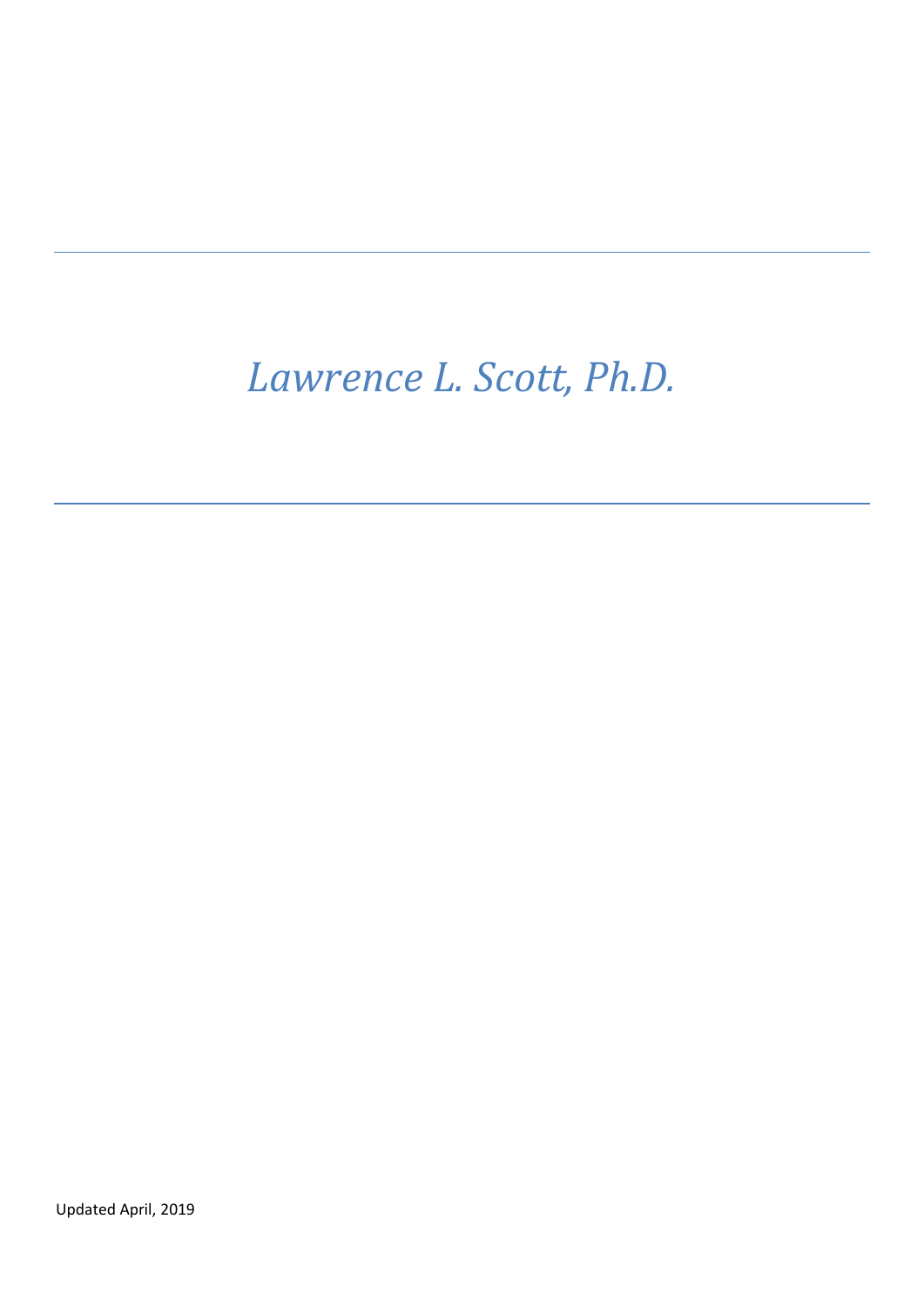# *Lawrence L. Scott, Ph.D.*

Assistant Professor College of Education and Human Development Department of Educator and Leadership Preparation Texas A&M University-San Antonio One University Way, Frank Madla Building San Antonio, TX 78224 Phone: (210) 683-2884 Office: (210) 784-2529 Email: lawrence.scott@tamusa.edu

# **RESEARCH EXPERTISE AND INTERESTS** \_\_\_\_\_\_\_\_\_\_\_\_\_\_\_\_\_\_\_\_\_\_\_\_\_\_\_\_\_\_\_\_\_\_\_\_\_\_\_\_\_\_\_\_\_\_\_\_\_\_\_\_\_\_\_\_\_\_\_\_\_\_\_\_\_\_\_\_\_\_\_\_\_\_\_\_\_\_\_\_\_\_\_\_\_\_\_\_\_\_\_\_\_\_\_

- Strategies to Improve Instruction in Multicultural and Diverse Settings
- Improving Schools through Community Partnerships, Relations, and Outreach
- Equity Practices in Educational Leadership

# Education

\_\_\_\_\_\_\_\_\_\_\_\_\_\_\_\_\_\_\_\_\_\_\_\_\_\_\_\_\_\_\_\_\_\_\_\_\_\_\_\_\_\_\_\_\_\_\_\_\_\_\_\_\_\_\_\_\_\_\_\_\_\_\_\_\_\_\_\_\_\_\_\_\_\_\_\_\_\_\_\_\_\_\_\_\_\_\_\_\_\_\_\_\_\_\_

# **Doctor of Education, Organizational Leadership with focus in Educational Leadership**

May 2011 Ph.D., GPA: 3.94 University of the Incarnate Word San Antonio, TX Areas of Concentration: Educational/Organizational Leadership Advisor: Dr. Absael Antelo, Professor Dissertation Research: *African American Male Academic Success*

# **Master's of Arts, Educational Psychology/Counseling**

2001-2003 M.A., GPA: 3.75 University of Texas San Antonio, TX

# **Bachelor's of Arts, Political Science/History, with Teaching Certification**

1996-2001 B.A., GPA: 3.49

- St. Mary's University, San Antonio, TX
	- Presidential Award Recipient
	- Fall 1999 London Study Abroad Program (UCL) **London, England**

Highlight(s): Awarded San Antonio Business Journal **40 Under 40 Man of the Year,** 2018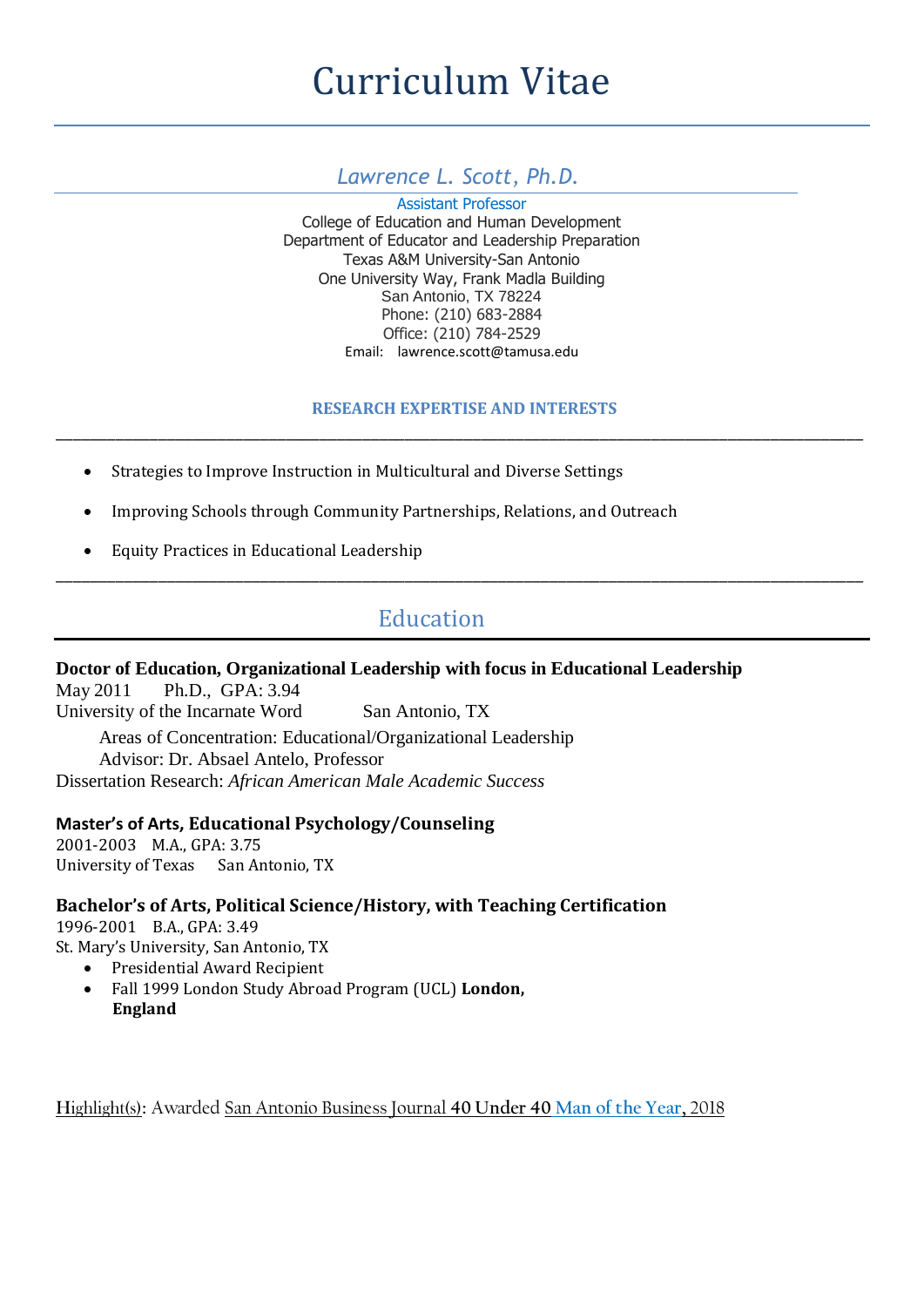#### Licenses and Certification

Principal Certification (EC-12) School Counseling Certification (EC-12) Secondary Social Studies (6-12) Gifted and Talented/Advanced Placement (EC-12) Crisis Prevention Certified (EC-12) Texas Principal Evaluation and Support System (T-PESS) Texas Teacher Evaluation and Support System (T-TESS)

# Professional Memberships

American Educational Research Association Texas Association of School Administrators Texas Council of Professors of Educational Administrators University Council of Educational Administration R.A.C.E. (Research, Advocacy, Collaboration, Empowerment) Mentoring

# Professional Experience \_\_\_\_\_\_\_\_\_\_\_\_\_\_\_\_\_\_\_\_\_\_\_\_\_\_\_\_\_\_\_\_\_\_\_\_\_\_\_\_\_\_\_\_\_\_\_\_\_\_\_\_\_\_\_\_\_\_\_\_\_\_\_\_\_\_\_\_\_\_\_\_\_\_\_\_\_\_\_\_\_\_\_\_\_\_\_\_\_\_\_\_\_

\_\_\_\_\_\_\_\_\_\_\_\_\_\_\_\_\_\_\_\_\_\_\_\_\_\_\_\_\_\_\_\_\_\_\_\_\_\_\_\_\_\_\_\_\_\_\_\_\_\_\_\_\_\_\_\_\_\_\_\_\_\_\_\_\_\_\_\_\_\_\_\_\_\_\_\_\_\_\_\_\_\_\_\_\_\_\_\_\_\_\_\_\_

## **Spring 2017-Present**

# **Assistant Professor** *Texas A&M University San Antonio*

Duties Include: Research, Service, and Teaching in the Educational Leadership and Preparation Department.

#### Classes Taught:

EDAD 5341 School Administration EDAD 5342 Principalship – Elementary and Secondary Schools EDAD 5315 Administration of Various Special Programs EDAD 5345 Internship for School Administration EDAD 5329 Research Methods EDAD 5302 Elementary and Secondary School Curricula EDAD 5330 Multicultural Education for Educators EDAD 5382 School and Community Relations

## **2014-Jan. 2017** – Assistant Principal

San Antonio ISD, San Antonio, TX

Participate in the development, management and evaluation of instructional programs, including magnet programs, as related to student achievement data. Promote a positive, caring climate for learning. Promote the use of technology in teaching/learning process. Organizational Management/Student Management

Supervise campus operations in principal's absence. Ensure that students are adequately supervised during noninstructional periods. Implement a student management system that results in positive student behavior Ensure that school rules are uniformly observed and student discipline is appropriate and equitable. Conduct conferences on student and school issues with parents, students, and teachers. Assist with master schedule development and allocation of resources. Participate in development of campus improvement plans with staff, parents and community members. Assist with the planning/administration of daily school activities including class schedules, attendance monitoring, teacher assignments, and extracurricular activity schedules. Assist with safety inspections and safety-drill practice activities. Human Resource Administration/Teacher Evaluation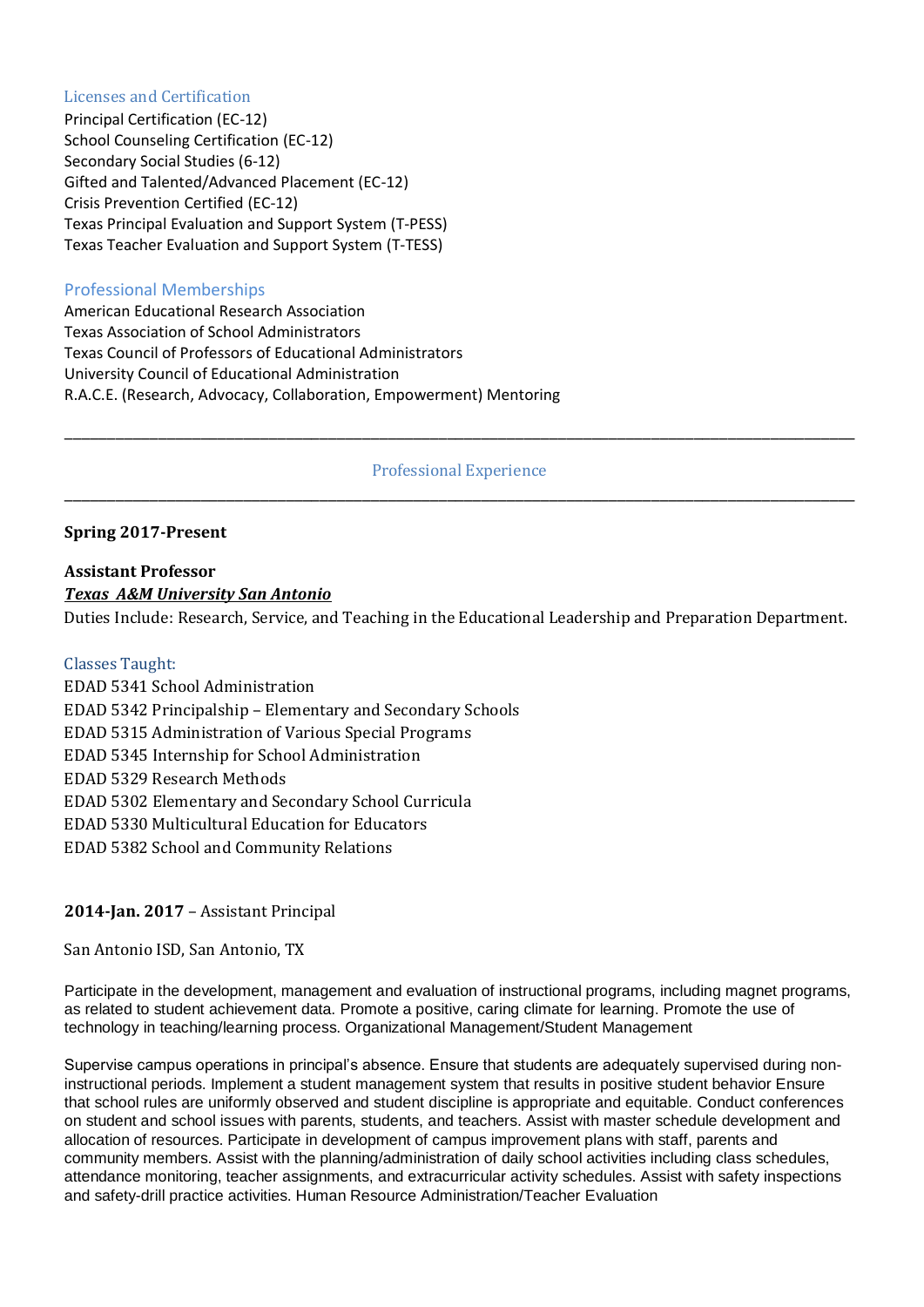Assist principal with the evaluation of faculty and staff as assigned. Assist principal with interviewing, selecting and orienting new staff. Communication and Community Relations

Communicate effectively with staff, students and parents. Demonstrate awareness of school and community needs and initiate activities to meet those needs. Use appropriate and effective techniques to encourage community and parent involvement. Professionalism

Participate in district and campus staff development programs that improve job related skills and professional growth. Qualities of Effective Assistant Principals

Keep informed of and comply with state, district, and campus policies affecting schools, including UIL rules, daily attendance, punctuality and confidentiality. Compile, maintain and file all reports, records and other required documents. Attend and participate in faculty meetings and serves on staff committees as required. Comply with the Code of Ethics for Texas Educators. Demonstrate the following core values: integrity, high expectations, commitment, respect, dedication to teamwork and passion for a student centered environment Daily attendance and punctuality at work are essential functions of the job Supervisory Responsibilities:

Share supervisory responsibility for professional staff with school principal. Supervise teachers, custodians, paraprofessionals, clerical personnel and others as assigned.

# **Summer 2016-Fall 2016 Adjunct Professor** *Texas A&M University San Antonio*

Taught Muticulturalism (EDAD 5330) in the Educational Leadership Department. In this class our focus is finding viable solutions to close the achievement gaps, how to conduct comprehensive "Equity Audits," and effectively completing the day to day operations of an instructional leader. Other topics to ensure campus equity for all students include but are not limited to: hiring quality faculty and staff, proper appropriation of funds indicated in the Campus Needs Assessment and Campus Improvement Plan, and building relationships with all stakeholders (parents, community, corporations, civic organizations, etc).

# **2013-2016 Adjunct Professor Alamo Community College District**

Currently teaching in the department of Student Development, specifically classes SDEV 0370 (Student Development) and EDU 1300 (Intro to Education) to acclimate first year students to the folkways and norms of the collegiate experience. Topics include Time management, study skills, decision making, social adjustments, financial literacy, and career and college readiness.

#### **2011-Present Community for Life Foundation, Executive Director**

Oversee the daily operations of a 501(c3) organization that has provided over \$500,000 worth of scholarships for applicable students. Other events and services that I preside over include Black and White Gala (Fundraiser), Breakfast of Champions (Fundraisers), Community Outreach and Voter Registration, Thanksgiving service (Feeding 400 families annually), NWCC Tutoring and Empowerment Initiative, Habitat for Humanity, and an annual Graffiti Abatement project in collaboration with the City of San Antonio. Website: [www.cflfoundation.org](http://www.cflfoundation.org/)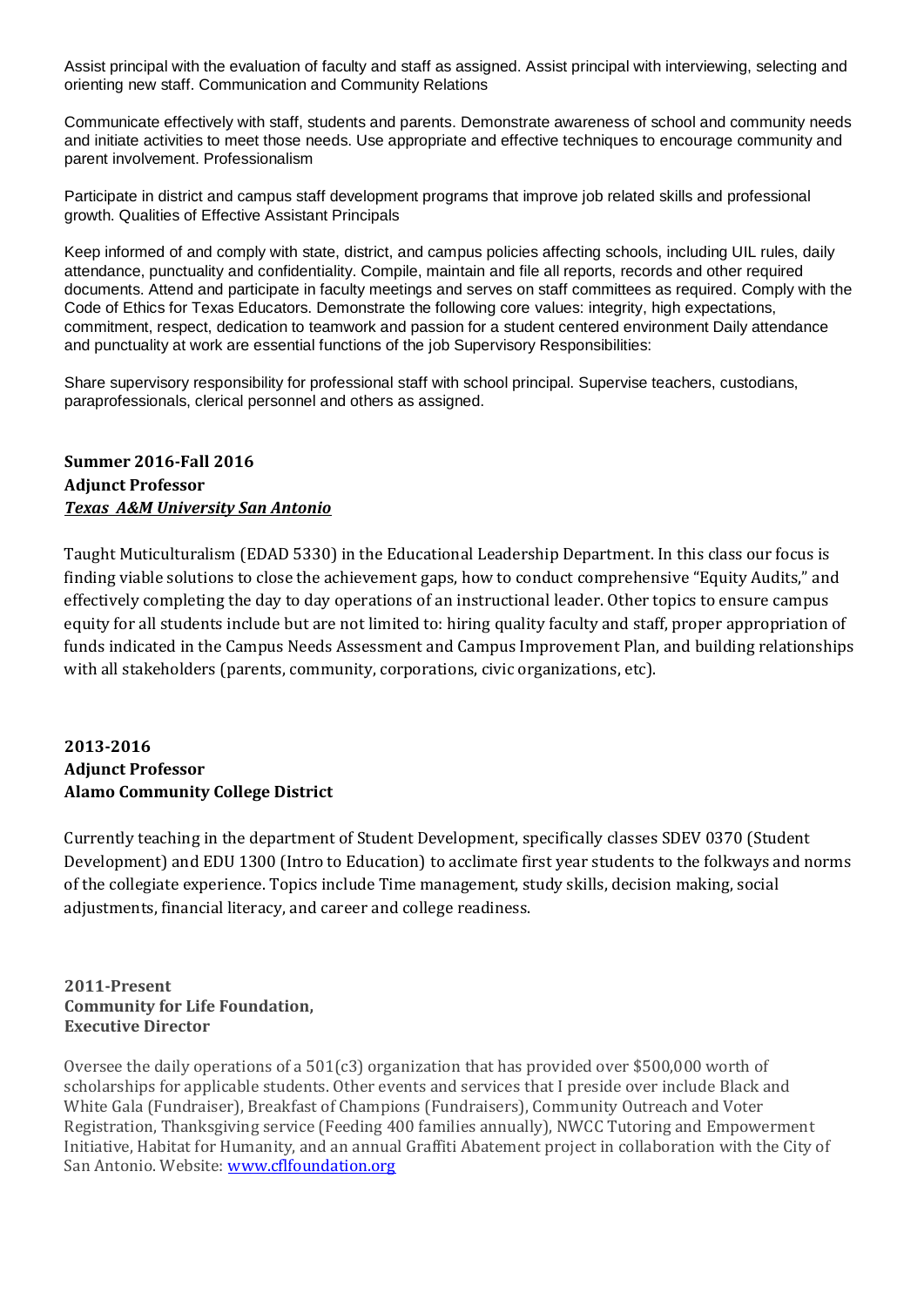#### **2011-Present S.E.N.D. Educational Consulting Founder**

Provide educational training to teachers, students, faculty and staff in the areas of Educating At- Risk Youth, Urban district development, and leadership preparation. Some clients have included Teach for America, San Antonio ISD, St. Philips, City Council District 2, FBI, Incarnate Word, and St. Mary's University,

# **2006-2014 School Guidance Counselor, Grade Level Cohort Counselor, Burbank High School, Sam Houston High School Connell Middle School**

Responsibilities include serving on the leadership cabinet, providing individual and group planning and counseling for student success which includes individual planning, scheduling, goal-setting, and college preparation, coordinating Texas Assessment of Knowledge and Skills (TAKS) testing and classroom guidance curriculum. Duties also included leading the crisis prevention team, overseeing the programming (Dual Credit, Advanced Academics, AVID, PALS,GT/AP, Duke TIP), and founder and coordinator of Boys to Men mentoring organization, Connell Studio Club, CLUB 40 Mentoring Program (in collaboration with City of San Antonio, Say Si, and Project Worth). Also, duties include providing solution-based responsive services through counseling and assisting students, families, and faculty and staff with personal matters. I also sit on several leadership councils such as our Campus Cabinet and Campus Leadership Team, in which I play a vital role in many campus-based decisions.

# **2005-2006 SAISD San Antonio, TX Social Studies District Specialist Office of Curriculum and Instruction**

Responsibilities included supervising the social studies curriculum integration of 24 middle schools social studies programs in SAISD, developing TEKS/TAKS objective based strategies that facilitate retention rates for inner-city youth, creating district-wide social studies curriculum diagnostic interim assessments which are administered every nine weeks.

Duties also included conducting more than 200 hours of professional development instructional trainings and workshops for social studies teachers, curriculum instructional coordinators (CIC), principals, and other campus and district-based personnel. The primary focus of this position was to worked in conjunction with principals and campus leadership to provide support for social studies teachers.

# **2001-2005 SAISD San Antonio, TX Social Studies Teacher/Coach**

Duties included preparing 8th grade students for the State Standardized Exam (TAKS) and assisted in the holistic development of students for the achievement of their post-middle school goals, serving on the Campus Leadership Team (CLT) as a voting member, coaching the following sports: Football, track, and soccer.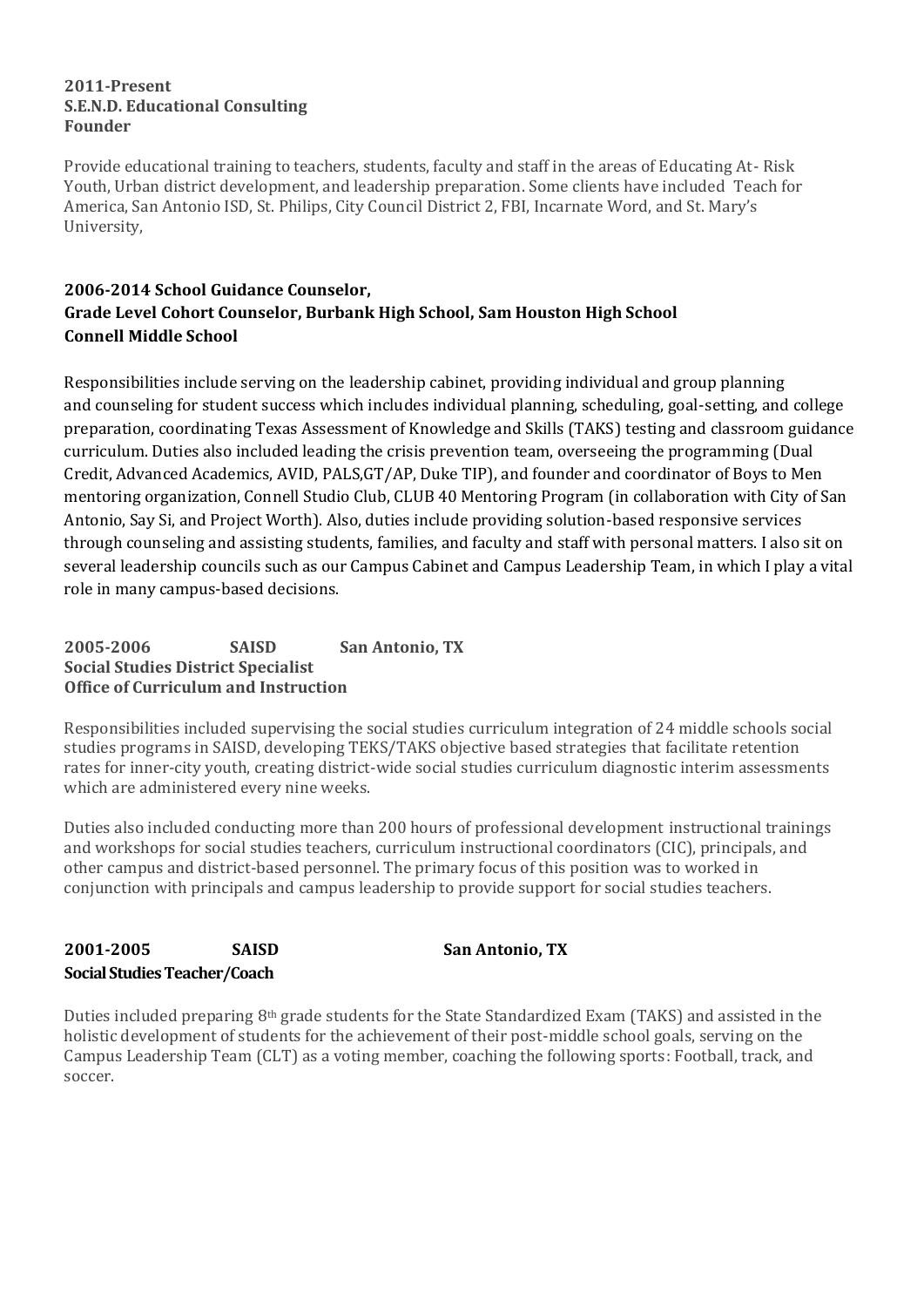#### **SCHOLARSHIP**

\_\_\_\_\_\_\_\_\_\_\_\_\_\_\_\_\_\_\_\_\_\_\_\_\_\_\_\_\_\_\_\_\_\_\_\_\_\_\_\_\_\_\_\_\_\_\_\_\_\_\_\_\_\_\_\_\_\_\_\_\_\_\_\_\_\_\_\_\_\_\_\_\_\_\_\_\_\_\_\_\_\_\_\_\_\_\_\_\_\_\_\_\_

\_\_\_\_\_\_\_\_\_\_\_\_\_\_\_\_\_\_\_\_\_\_\_\_\_\_\_\_\_\_\_\_\_\_\_\_\_\_\_\_\_\_\_\_\_\_\_\_\_\_\_\_\_\_\_\_\_\_\_\_\_\_\_\_\_\_\_\_\_\_\_\_\_\_\_\_\_\_\_\_\_\_\_\_\_\_\_\_\_\_\_\_\_

#### Refereed Journal Articles

- Sharp, L. A., Simmons, M., Goode, F., **Scott, L.** (2019). Enhance and extend pre-service special educators' learning with curricular content knowledge. Southeastern Regional Association of Teacher Educators (SRATE) Journal. 28(1). Retrieved from http://srate.org/JournalEditions/Volume28-1/Sharp%20Laurie%20et%20al.pdf
- Murakami, E., Kearney, W.S., **Scott, L.,** & \*Alfaro, P. (2018). An examination of one high poverty/high minority school in need of improvement. *International Studies in Educational Administration. 46(1), 3-22.* (\*with A&M-SA student)
- **Scott, L.** (2017). Promoting equity in the early learning environment. *Early Years.* Texas Association for the Education of Young Children, Austin, TX. 38(1), 26-28.
- Scott, L. (2017). The Social benefits of rough play. International Play Association eJournal. (pp. 28-30). Retrieved from http://www.ipausa.org/pdf/IPA\_USA\_ejournal\_Fall\_2017.pdf
- Sharp, L.A., **Scott, L.**, Blankenship, S. (In press). Dual credit programs: Three important considerations for high school administrators. *Texas Study of Secondary Education.* Texas Association of Secondary School Principals (TASSP).
- **Scott, L.**, Sharp, L.A. (In Press). Educational attainment of advanced degrees among Black males: An exploration of critical factors that promote and preclude success. *Journal of Negro Education.*
- Genesser, V., Harris, S., **Scott, L.** (In Submission). Leading inquiry, exploring equity: Facilitating critical analysis of children's literature. *Oregon Journal of Social Studies*.
- **Scott, L**. (In Process). Disruption of disproportionality in discipline practices for Black boys in the k-12 system.
- \*Holtford, M., Krimbill, E., **Scott, L.,** Jozwiak, (In Process). The Effectiveness of experiential service learning abroad on student cultural self-efficacy. (\*with A&M-SA student)
- **Scott, L.,** Kearney, W.S. (In Process). Building Capacity from Within: An Examination of Leadership Training on the Self- Efficacy of Students in Urban School Settings.

#### Refereed Book Chapters

- **Scott, L.** (2019). From hopelessness, to the hallways of higher education. In B Wright, N. Bryan, C. Sewell, K Thomas, L. Yates, C. Barrett, & M. Robinson (Eds.). *Gumbo for the Soul Males of Color Share Their Stories, Meditations, Affirmations, and Inspirations.* Charlotte, NC: Information Age Publishing.
- Scott, L. (2018). Leadership in practice: A paradigm to support educational leaders of African American male students. In H. Mackey & E. Murakami (Eds). *Beyond Marginality: Understanding the Intersection of Race, Ethnicity, Gender and Difference in Educational Leadership Research. (pp. 257-278).* Charlotte, NC: Information Age Publishing.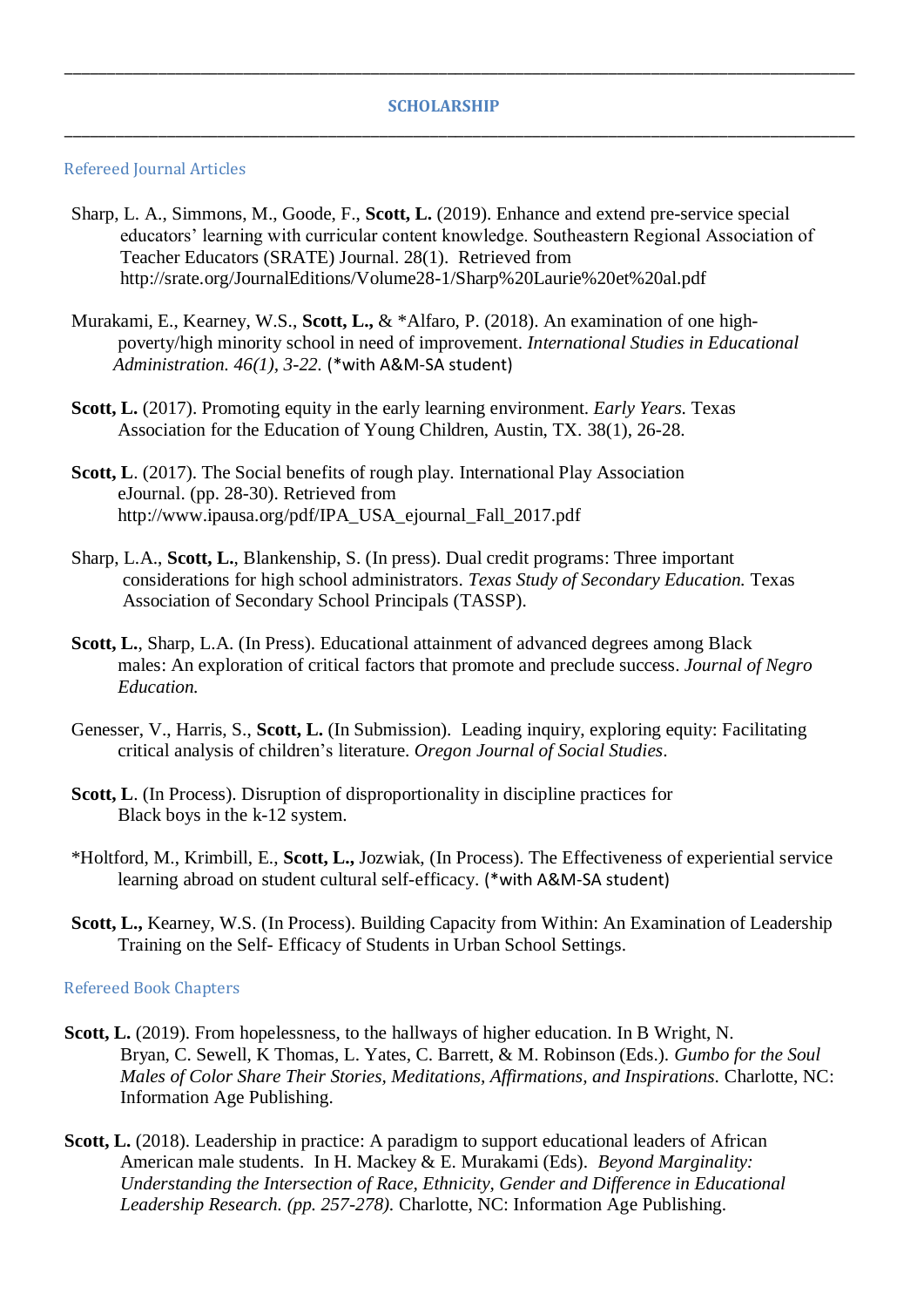- **Scott, L.** (Accepted). Intentionality in the professoriate: Recognize, recruit, retain, and replicate your success in students like you. In J. Alston, L. Yates, N. Anderson, L. Scott, S. Emanuel (Eds.) *Purveyors of Change: Leaders of Color Share Their Stories.* Charlotte, NC: Information Age Publishing.
- **Scott, L.** (Accepted). You're hired! An administrator's tale of attracting, training, and retaining highly qualified teachers. In J. Alston, L. Yates, S. Alexander, L. Scott, S. Emanuel, S. (Eds.) *Change Agents: P-12 Leaders of Color Tell Their Stories.* Charlotte, NC: Information Age Publishing.
- **Scott, L.** (Accepted). Scholarly activity to advocacy: A Spiritual quest to find meaning in the academe In the J. Alston and C. Tyson (Eds.) *The Undivided Life: Faculty of Color Bringing Our Whole Selves to the Academy.*

#### **Books (Edited, Peer-Reviewed):**

- Alston, J., Yates, L., Anderson, N., **Scott, L.,** Emanuel, S. (Under Contract). *Purveyors of Change: Leaders of Color Share Their Stories.* Charlotte, NC: Information Age Publishing.
- Alston, J., Yates, L., Alexander S., **Scott, L.,** Emanuel, S. (Under Contract). *Change Agents: P12 Leaders of Color Tell Their Stories.* Charlotte, NC: Information Age Publishing.

#### Non-Refereed Books/Chapters:

- **Scott, L.** (2018) We are created to serve! In C. Sinkfeld & A. Mathews (Eds.). *The Ph.D. Game: Confession of a Black Academic*. San Antonio, TX: Prosperity Publishing.
- **Scott, L.** (2012). Success strategies for African American Boys. *In their own words*. *Ten African American Doctors Tell Their Story*. Raleigh, N.C.: Lulu Publishing
- **Scott, L.** (2011). *African American male academic success.* Boca Raton, FL: Universal Publishers.

# Conference Proceedings (Published):

Sharp, L. A., & **Scott, L**. (2018). Paired peer feedback: A way to support academic writing in online graduate courses. In E. Langran & J. Borup (Eds.), *Proceedings of Society for Information Technology & Teacher Education International Conference* (pp. 896-904). Washington, D.C., United States: Association for the Advancement of Computing in Education. Retrieved from <https://www.learntechlib.org/p/182626/>

# Contracts, Grants, and Sponsored Research

\*Perez, S., **Scott, L.** (2018). ML King Academy Studio Club. Funded by SAISD Foundation :\$500 (Awarded) (\*with A&M-SA student)

 **Scott, L.** (2017). Summer of Service 300 San Antonio Missions to research in Seville, Spain. Research Initiative. President's Strategic Planning Grant. Funding proposed: \$17,000. (Awarded).

**Scott, L.** (2017). Leaders in the Making proposal submitted to Bank of America as a sub award through My Brother's Keeper. Sub award requested for TAMU-SA (\$40,000). (Not Awarded).

 Jozwiak, M., Piper, R., & **Scott, L.** (2017). Rooted in the Community proposal submitted to the United States Department of Education Title V Developing Hispanic-Serving Institutions (DHSI). (\$2,727,000). (In Revision).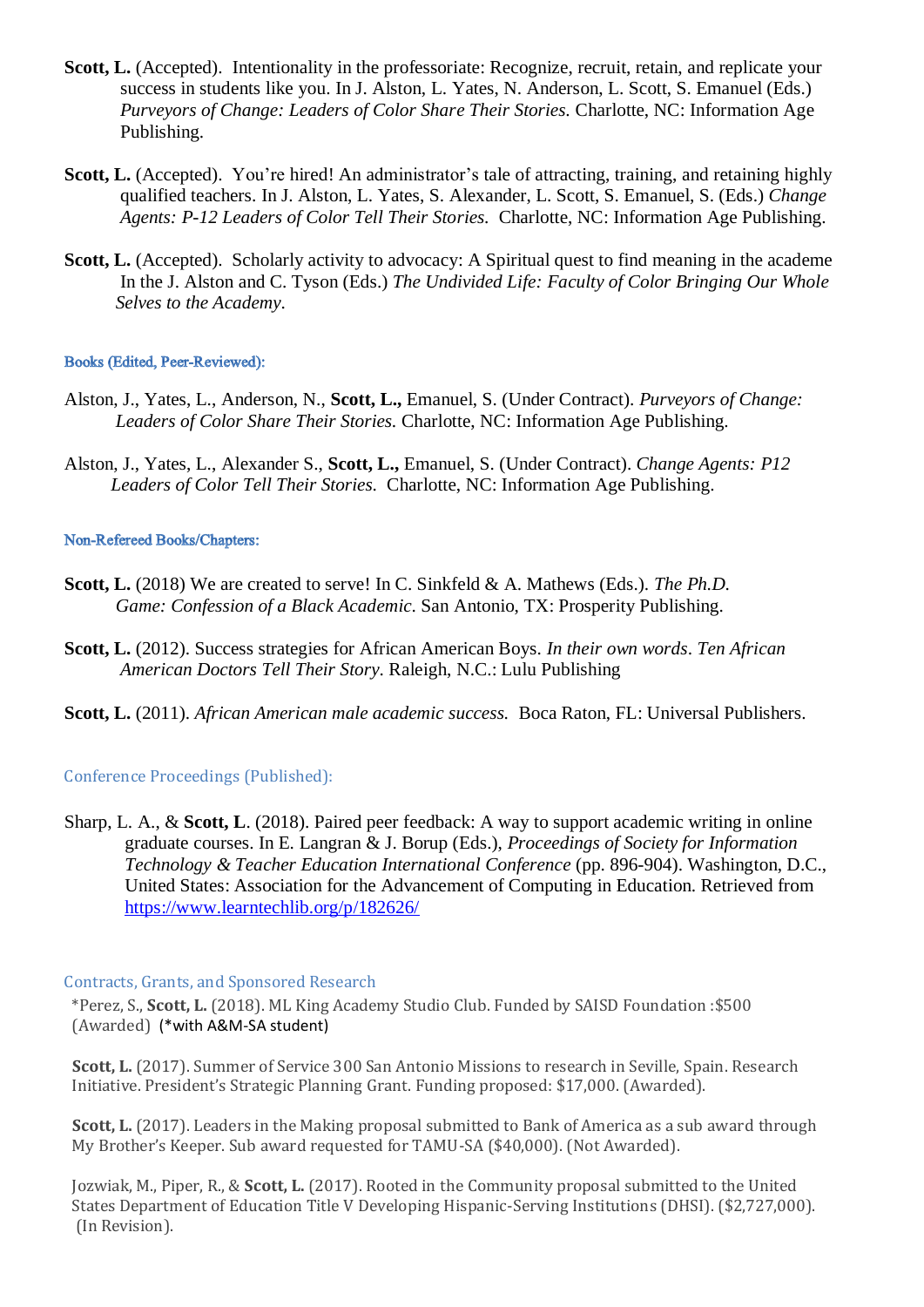Co-Principal Investigators –Esparza Young, E., Garcia, N., Garfield, T., Gerzel Short, L., Guerra, M., Harris, S., Janysek, M., Jozwiak, M., Jurica, J., Kearney, W.S., Kim, Y.R., Kwon, E., Murakami, E., Piper, R. Pittman, R., **Scott, L**., Vera, D., Wilson, J., & Wu, H.P. (2017). Teacher Residency – Training and Preparation Partnership RFP #17-027(AT) Proposal as a sub-award of U.S. Department of Education Teacher Incentive Fund (TIF) grant through the San Antonio Independent School District. (\$802,600). (Awarded)

 **Scott, L.** (2015) Spurs Team Up Challenge Semifinalist Grant Winners towards an initiative to sign senior citizens up for free college courses. (Awarded)

 **Scott, L.** (2011-2014): Successfully secured over \$20,000 for various after school "Studio Clubs" to help keep at-risk and talented students engaged in extra-curricular activities while increasing attendance at several SAISD schools. (Awarded)

**Scott, L.** (2010): Successfully secured over \$25,000 worth of supplies and equipment from the City Council and City of San Antonio to begin a Math and Science after-school tutoring project at Connell Middle School. (Awarded)

## International/National/State Conference Presentations

- **Scott, L**., Sharp, L. A. (2019). Black males who hold advanced degrees: Critical factors that promote success with educational attainment. American Educational Research Association (AERA). Toronto, Canada.
- **Scott, L** (2019). Division A Fireside Chat. When research matters: Research trends or theoretical frameworks/concepts on inequality and increasing educational opportunities. Invited Speaker. American Educational Research Association (AERA). Toronto, Canada.
- Krimbill, L. **Scott, L.,** \*Holtsford, M. (2109). The impact of experiential learning and international travel on the worldviews of adolescents. Hawaii International Conference on Education. Honolulu, HI. (\***with A&M-SA student)**
- Pittman, R. T. & **Scott, L.** (2018). *Literacy: Access and equity as a social justice obligation for African American students*. Center for Leadership, Equity, and Research, Fall 2018 Institute- Intentional Activism: Leadership, Literacy, and Social Justice, Oxnard, CA.
- **Scott, L**. & Crawford, R. (2018). *Beyond relationships: Building partnerships between P-12 and higher education.* R.A.C.E. Mentoring Conference, 2018, Vanderbilt University.
- **Scott, L**. & Crawford, R. (2018). *Transitioning and impacting from adjunct to full time professor. An exploration of creating positive change in the community.* R.A.C.E. Mentoring Conference, 2018, Vanderbilt University.
- Krimbill, E., **Scott, L.,** Jasso, J., & Kearney, S. (2018). *Contemporary challenges and proactive preparation for future principals.* International Council on Education for Teaching (ICET). Texas A&M University International. Laredo, TX
- Murakami, E., Kearney, W.S., **Scott, L.,** & \*Alfaro, P. (2017). *An examination of one high- poverty/high minority school in need of improvement. Improving High-Need Schools Through University– District Partnerships*. Paper presented at the University Council of Educational Administration, Denver, Co., November15-19, 2017. (\***with A&M-SA student)**
- **Miles, D.A., Scott, L.** (2017). *Confessions of a Dissertation Chair Part 1: The six common mistakes doctoral students make with their dissertation.* Accepted presentation at The Black Doctoral Network Conference: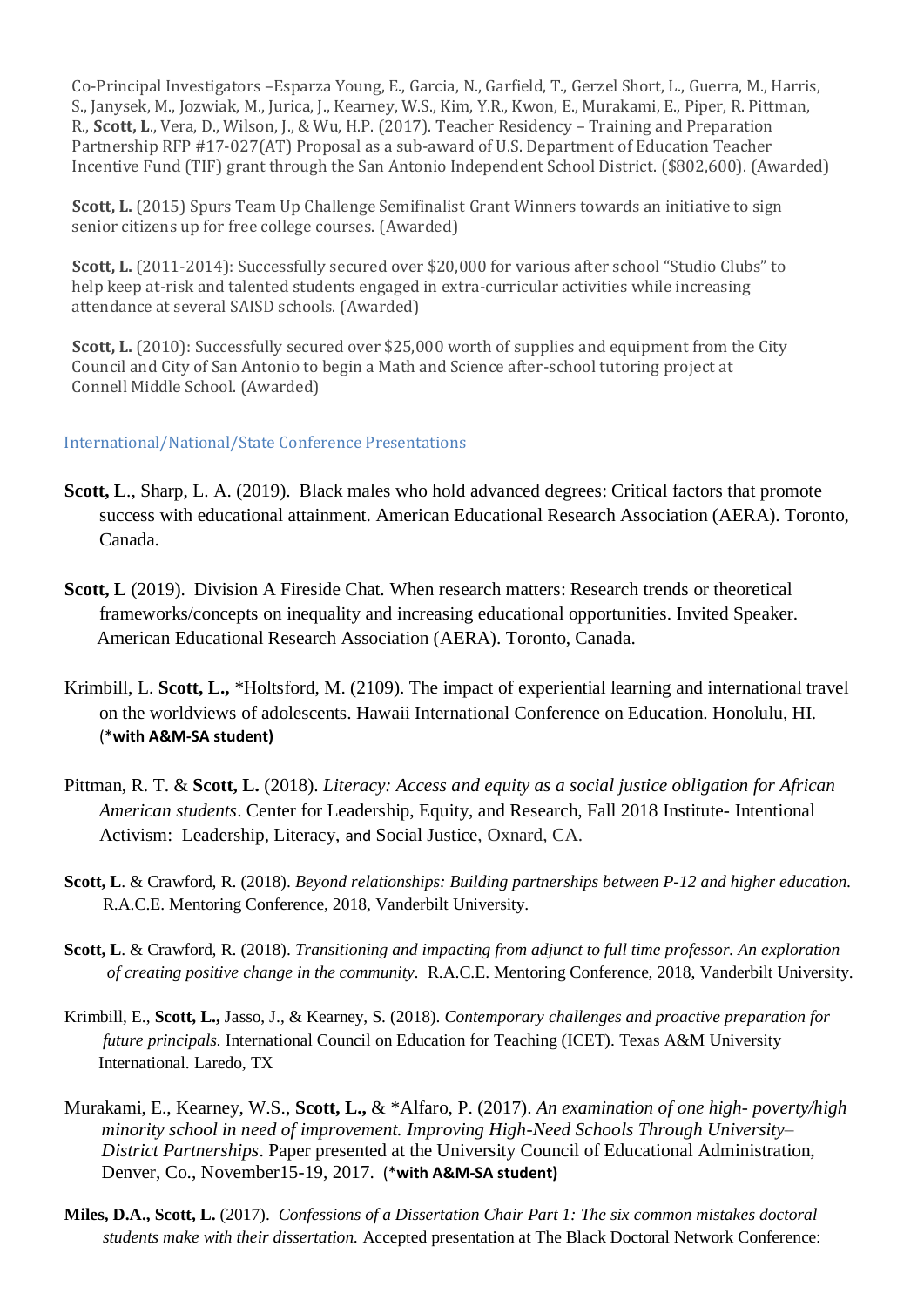Black Scholarship Matters. Atlanta, GA.

**Scott, L** (2017). *Disruption of disproportionality in discipline practices for Black boys in the K-12 system.* Accepted paper presentation at The Black Doctoral Network Conference: Black Scholarship Matters. Atlanta, GA.

#### Invited Talks, Lectures, and Panel Presentations

- Scott, L (Fall, 2018) Equity is the Minimum Mandate. Guest lecturer at University at Texas San Antonio, African American Studies Class.
- Scott, L. (Fall, 2018). Bexar Principal Readiness Education Program. Panelist. Education Service Center, Region 20.
- Scott, L. (Summer, 2018) Every Position Matters: Discussions of Roles to Reach All Students. Invited Keynote Speaker for Edgewood ISD Convocation.
- Scott, L. (Summer, 2018) Building Relationships with All Students. Invited Keynote Speaker, Community in Schools, Back to School Conference. San Antonio, TX.
- Scott, L. (Spring, 2018) Post-Secondary Readiness: Graduation is Only the Beginning. Invited Keynote Speaker for Pre-Graduation Ceremony. Travis Early College High School, San Antonio ISD.
- Scott, L. (Spring, 2018) Leadership is Defined by Serving. Anne Frank Inspire Academy, San Antonio, TX.
- Scott, L (Spring, 2018) Keys to Passing STAAR and Never Giving Up. Invited Keynote Speaker for STAAR Test Rally. CAST Tech High School, San Antonio ISD.
- Scott, L (Spring, 2018) Classroom Management 101: Building Engagement for All Learners. Invited Keynote for Collective Leadership Summit. Teach for America. Sam Houston High School.
- Scott, L (Spring, 2018) *Must Be Different to Make a Difference*. Invited keynote speaker, for the International Honor Society in Education, Kappa Delta Pi Induction Ceremony, Alpha Delta Omega Chapter, Texas A&M University-San Antonio.
- Scott, L (Spring, 2018) After Graduation, The Real Work Begins! Go Change the World. Invited keynote speaker, for Black Student Union Graduation Sankofa Ceremony. Texas A&M University-San Antonio.
- Scott, L. (Spring, 2018) The Science and Art of Reaching Each Student in Your Classroom. Invited Keynote Speaker: Teacher Appreciation Program, Central Church of God, San Antonio, T.X.
- Scott, L. (Spring, 2018) Overcoming the Fear of Transitioning. Invited Keynote speaker: STAAR Preparation Assembly. Woodlake Middle School, Judson ISD, Converse, T.X.
- Scott, L. (Spring, 2017) Going Beyond Success on the STAAR Test. Invited Keynote speaker: STAAR Preparation Assembly. Young Men's Leadership Academy, San Antonio ISD, San Antonio, T.X.
- Scott, L. (Fall, 2016) *Instructional Strategies that Engage All Students*. Guest Lecturer: Teacher Preparation Program Speaker's Series St. Mary's University, San Antonio, TX
- Scott, L. (Spring, 2016) Preparing for Post-Graduation Studies. Keynote Speaker: Senior Graduation Baccalaureate/Award Ceremony, Lytle High School. Lytle, Texas.
- Scott, L. (Spring, 2016) *Intervention for At-Risk Youth through Community Building*. Keynote Speaker: Federal Bureau of Investigation (FBI) Black History Month Celebration, FBI Headquarters, San Antonio, TX
- Scott, L. (Spring, 2016) Hallowed Ground, the study of African American Growth in San Antonio. Panelist for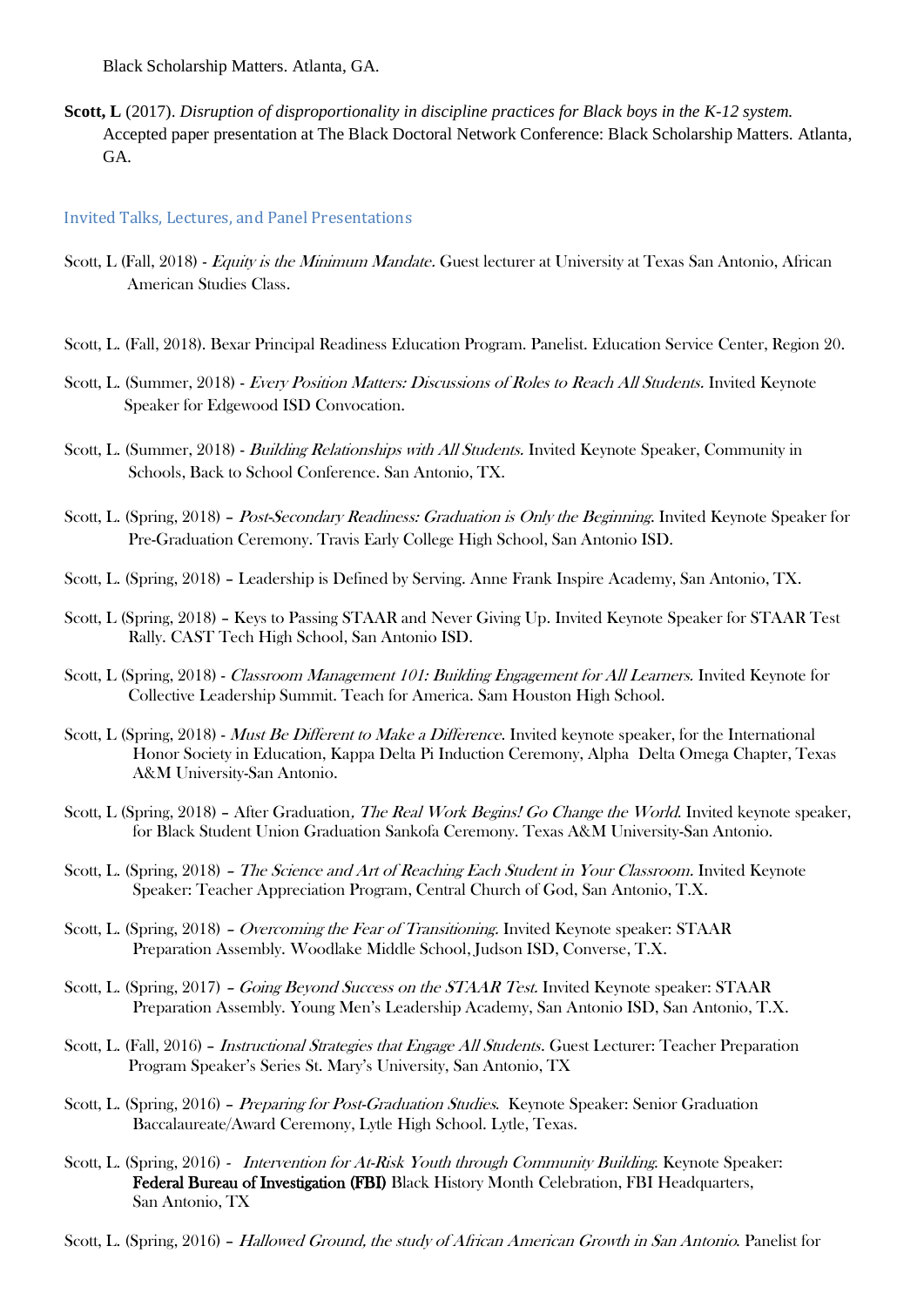#### Northeast Lakeview College Symposium

- Scott, L. (Fall, 2015) Building Relationship and Leadership with our Students. Keynote Speaker: SA Youth Staff and Faculty Empowerment Conference
- Scott, L. (Spring, 2015) How Mentoring Improves Self-Efficacy in Students. Lecturer: City-Wide Alamo Area Alliance of Black Educators Anti-Bullying Conference
- Scott, L. (Spring, 2015) Transition into High School With Success Traits. Commencement Speaker: Davis MS 8<sup>th</sup> Grade Promotion Ceremony, Sam Houston HS
- Scott, L. (Spring, 2013) Statistical Analysis of Leadership in the Race for Educational Opportunities Guest Lecturer: African American Leadership class at UTSA.
- Scott, L. (Spring, 2012) *Bullying Prevention: Catch the Early Signs* Lecturer: City-Wide Alamo Area Alliance of Black Educators Anti-Bullying Conference
- Scott, L. (Spring, 2012) Issues in Qualitative Design. Guest Lecturer: Qualitative Methods class, University of the Incarnate Word, San Antonio, TX
- Scott, L. (Spring, 2012) Reach Higher! Commencement Speaker: Connell Middle School 8<sup>th</sup> Grade Promotion Ceremony. San Antonio ISD, San Antonio, TX.
- Scott, L. (Spring, 2012) Servant Leadership: "Be Someone's Miracle!" Commencement Speaker: Victory Christian Center School Graduation Ceremony, Charlotte, NC
- Scott, L. (Fall, 2012) I Can Be...Removing the Barriers to Student Success. Keynote Speaker: Gear UP Rock Your Future Rally at Alamo Stadium with 4,000 students, faculty, and staff around SAISD.
- Scott, L. (Fall, 2011) Holistic Education for Today's Learners. Lecturer at the United Day ISD (Laredo TX) Retreat in San Antonio, TX.
- Scott, L. (Fall, 2011) Bullying Prevention: Catch the Early Signs. Lecturer: Catholic Charities Anti-Bullying Parent Forum.:
- Scott, L. (Spring 2011) Benefits of Higher Educational Attainment. Lecturer: City-Wide Alamo Area Alliance of Black Educators Drop-Out Symposium.
- Scott, L. (Fall, 2010)- Metamorphosis to Manhood, the African American Male Experience. Lecturer: at the San Antonio City Council District 2 Symposium at St. Philips College, San Antonio, TX.
- Scott, L. Fall 2007- *Educational Equality for At-Risk Demographics*. Lecturer: University of Texas San Antonio Master's level class. San Antonio, TX.
- Scott, L. (Spring, 2003) How to Reach the Unreachable Student: First Year Teacher Conference. Lecturer: St. Mary's University Teacher Preparatory Program.

#### **Radio and Newspaper Interviews/Features**

- Scott, L. (March, 2019). Interview about life and career decisions. San Antonio's Movers and Shakers Show. AM 930 KLUP.
- Scott, L. (October, 2018). Interview regarding new Book collaboration entitled: The Ph.D. Game: Confession of a Black Academic. The African American Network TV.
- Scott, L. (September, 2018). Featured Article: Education Scholar Pushes Boundaries. Diverse Issues In Education.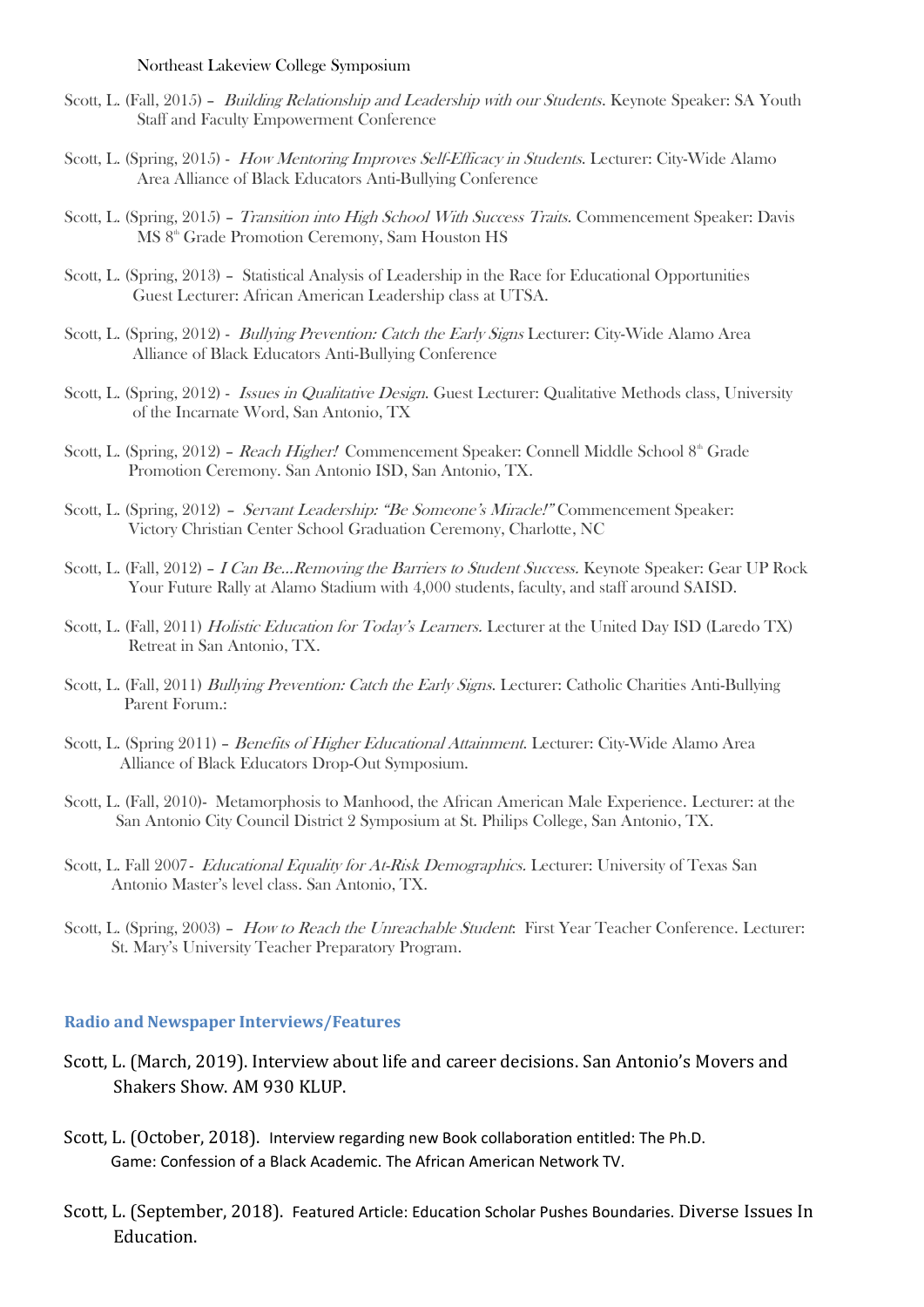- Scott, L. (September, 2018). Featured Article: Education Scholar Pushes Boundaries. Diverse Issues In Education.
- Scott, L. (June, 2018). Interview regarding the meeting of the King and Queen of Spain and subsequent research study project in Spain. *San Antonio Business Journal*
- Scott, L. (July, 2018). Interview: Fox 29 promotion of Community For Life Foundation's Scholarship. KABB, FOX Affiliate. Channel 29 News, San Antonio, TX
- Scott, L. (July, 2018). Interview: San Antonio Living promotion of Community For Life Foundation. WOAI, NBC Affiliate. Channel 4 News, San Antonio, TX
- Scott, L. (January, 2018) Interview on the Top 40 Under 40 Award Designation. *San Antonio Business Journal.* (Awarded SA Business Journal Man of the Year, 2018)
- Scott, L. (October, 2017). Interview. Black Scholarship Matters. *Diverse Issues In Education.*
- Scott, L. (October, 2017). Interview: San Antonio Teen Summit WOAI, NBC Affiliate. Channel 4 News, San Antonio, TX
- Scott, L. (May, 2017). Interview: San Antonio Teen Summit. San Antonio Living/SA Live. WOAI, NBC Affiliate. Channel 4 News, San Antonio, TX
- Scott, L. (August, 2017). Interview: San Antonio Living promotion of Community For Life Foundation's Educational Excellence Scholarship Distribution Day (Gave \$47,000 in Scholarships in 2017). WOAI, NBC Affiliate. Channel 4 News, San Antonio, TX
- Scott, L. (August, 2017). Interview: Fox News At 9. Promotion of Community For Life Foundation's Educational Excellence Scholarship Distribution Day (Gave \$47,000 in scholarships in 2017) KABB Fox Affiliate. Channel 29 News, San Antonio, TX
- Scott, L. (August, 2017). Interview: Nightly News promotion of Community For Life Foundation's Educational Excellence Scholarship Distribution Day (Gave \$47,000 in scholarships in 2017). WOAI, NBC Affiliate. Channel 4 News, San Antonio, TX
- Scott, L. (July, 2017). Interview: Good People Segment. Great Day SA. KENS 5, CBS Affiliate. Channel 5 News, San Antonio, TX
- Scott, L. (May, 2017). Interview: San Antonio Teen Summit WOAI, NBC Affiliate. Channel 4 News, San Antonio, TX
- Scott, L. (August, 2016). Interview: Community For Life Black and White Scholarship Fundraiser. WOAI, NBC Affiliate. Channel 4 News, San Antonio, TX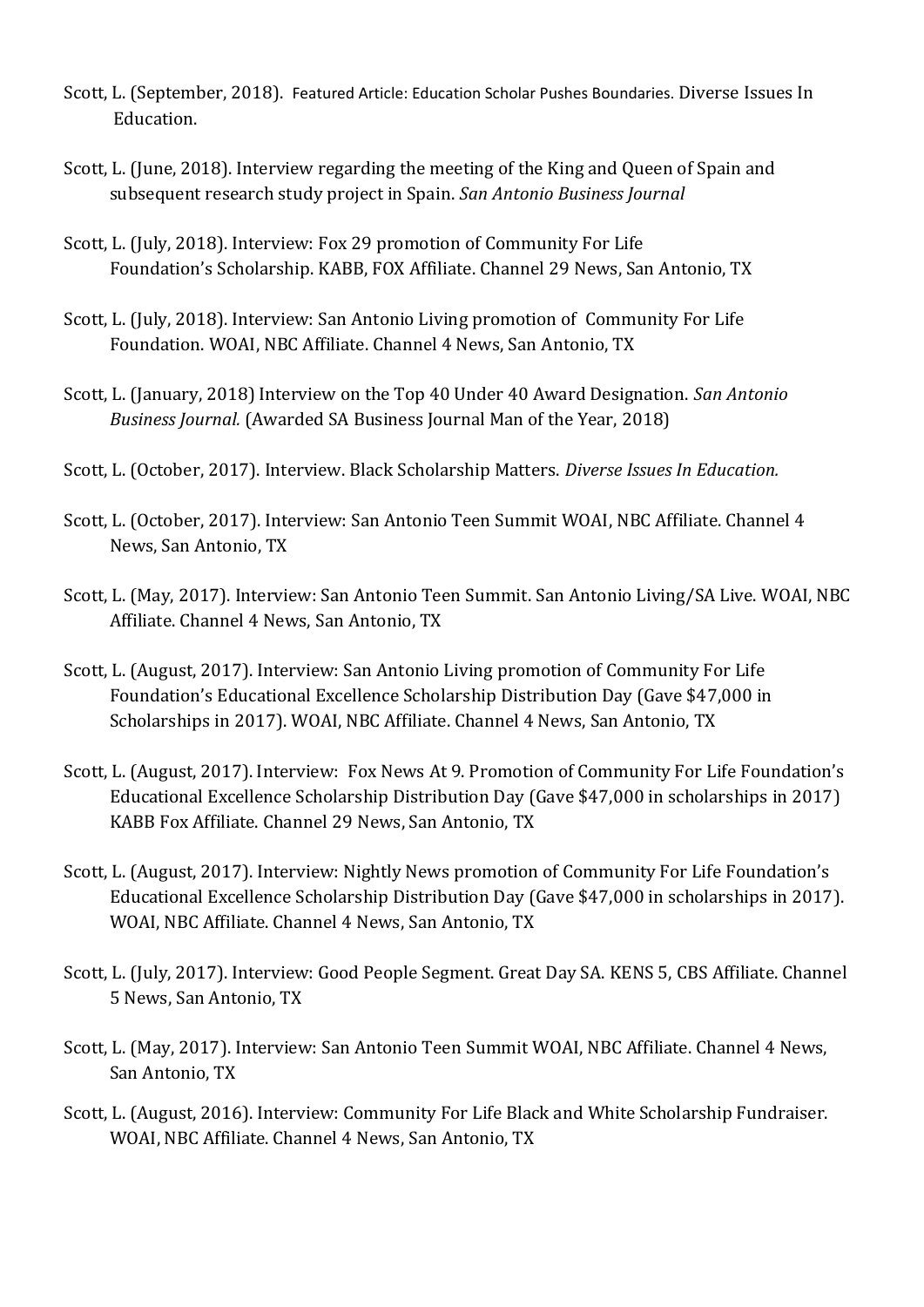# **Service to National and International Entities:**

- Journal article reviewer (2019). *International Journal of Qualitative Studies in Education.*
- Book Chapter Reviewer, 2019. In M. Martinez and S. Mendez-Morse (Eds.) *Latinas Leading Schools.*
- Proposal Reviewer, 2018 American Educational Research Association (AERA) Division G University Council for Educational Administration

# **Service to Texas A&M University-San Antonio**

- Dean of Education Search Committee, Voting Member (Fall, 2018)
- EDAD Faculty Search Committee, (Spring, 2018)
- Created and Co-Hosted Anti-Bullying/School Public Relations Symposium that Including TX Legislators, principals, students, and parents all over Texas. (Spring, 2018).
- Texas A&M University-San Antonio Innovation from Within. Co-Presenter with Dr. Vivien Genesser and Dr. Shelley Harris. Topic: Equity Practices in Literacy (Spring, 2018).
- Coordinated student introducers for the San Antonio Book Festival by collaborating with area school districts (Judson ISD, Harlendale ISD, and San Antonio ISD) (Spring, 2018).
- Texas A&M University-San Antonio Innovation from Within Presenter. Topic: *Understanding Multiple Modalities for a Multicultural Classroom* (Fall, 2017)
- Faculty Senate (Fall, 2017-2018) finished the term of a previous member.
- Graduate Council (Fall, 2017-2018)
- Faculty Liaison and Mentor for Toyota Scholarship recipient Aldeshon Brooks (Fall, 2017-Present) – Discuss assignments, planning, grades, guidance and support weekly.
- Faculty Mentor and Internship Liaison for William Manning (Summer, 2017-Present) Helped to secure internships, graduate school application process, and overall guidance and support.
- Evaluation and Merit Pay Committee, (Spring, 2017-Present)
- Student Research Symposium Roundtable Facilitator, (Spring, 2017)

# **Service to College of Education and Educational Leadership Department:**

- Facilitated connection between A&M-SA professors and principal for Young Men's Leadership Academy and Dr. Eunhye Kwon and Dr. Young Rae Kim for research grant and study about Physical Education and Learning. (Spring, 2018)
- Facilitated the relationship and beginning of grant discussions between professors, principal, and school leadership of Martin Luther King Academy, San Antonio ISD. Research grant written is for the establishment of a Science, Technology, Engineering, Art, and Mathematics (STEAM) academy at MLK. (Spring, 2018).
- Created and currently Moderate A&M-San Antonio Educational Leadership and Preparation Dept. Facebook Page (2018-Present)
- Texas A&M University-San Antonio Educational Leadership Conference: Moderator for Various Programs in the School Setting Panel (Fall, 2017)
- Curriculum Alignment Committee Lead (Spring, 2017-Present)
- Search Committee for ELP Associate/Full Professor Position (Fall, 2017)
- Search Committee for EDRG Tenure Track Faculty Position (Fall, 2017)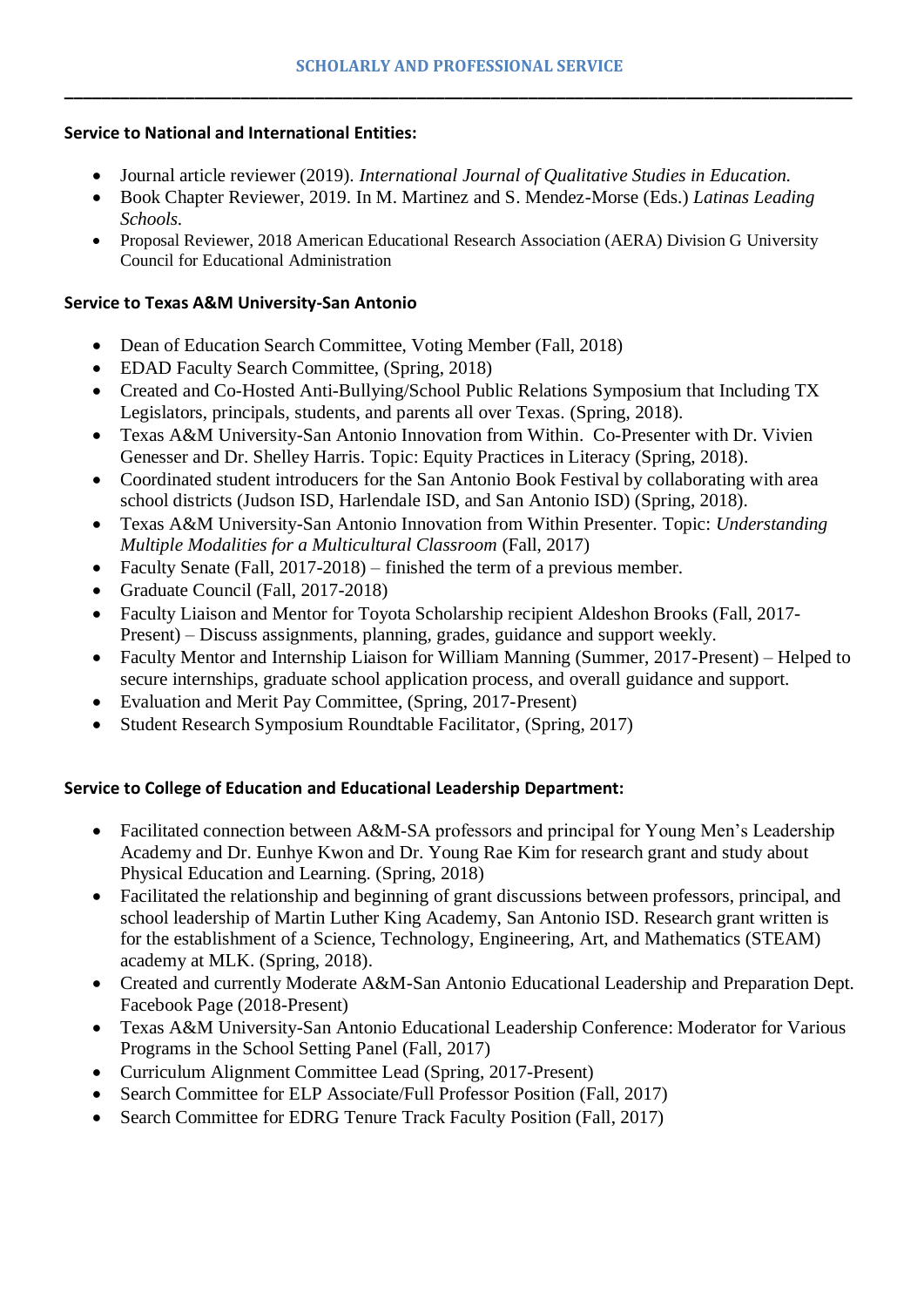# **Service to Community:**

- **Executive Director, Community for Life Foundation, www.cflfoundation.org (2011-Current)**
- San Antonio Business Journal Evaluator for Top Non-Profit Executive Award in San Antonio
- San Antonio ISD Behavior/Discipline Task Force Committee Member (2017-2018)
- Urban Teen Summit San Antonio, Presenter and Mentor Sam Houston H.S. (San Antonio ISD), Wagner H.S. (Judson ISD), Lyndon B. Johnson H.S. (Austin ISD) (Spring 2017-present)
- MLK Commission Scholarship Committee Member and Rater (Spring, 2017)
- City of San Antonio, Member of Affirmative Action Advisory Commission, (2013-2014)
- President, Talented Tenth San Antonio Scholars Mentor Group (Founding Member), Director of Community Outreach, (2011-2016)
- Youth Leader in the annual Nuevo, Laredo, Mexico missionary (2003-2014)
- Youth Leader at Now Word Christian Church (1999- 2000)
- Missionary to Adbijan, Ivory Coast, West Africa. Worked collaboratively with Mother Teresa's

Sisters of Charity Organization trip sponsored by Now Word Christian Church, (2000).

• Serve as a Children's Moment minister, Vice-President of Diversity Committee, and sound

technician at Now Word Christian Church (2001-2004)

- Co-founded the 1<sup>st</sup> Annual St. Mary's University High School Leadership Conference, with over 400 students participating state-wide. (1998-1999)
- Co-founded Lyrically Spiritually Committed Ministries (LSC) a musical youth ministry. Served as a musician, writer, producer, and organizer. (2000-2004)

Professional Affiliation and Certifications

Texas School Principal Certification Member of ATPE professional organization Texas School Counselor Certified (EC-12) Crisis Prevention Intervention Certified Texas Education Certified, Secondary Social Studies Gifted and Talented/ Advanced Placement Certified R.A.C.E. (Research, Advocacy, Collaboration, Empowerment) Mentoring

# Obtained more than 3500 hours of educational professional development

# **ACHIEVEMENTS AND HONORS** \_\_\_\_\_\_\_\_\_\_\_\_\_\_\_\_\_\_\_\_\_\_\_\_\_\_\_\_\_\_\_\_\_\_\_\_\_\_\_\_\_\_\_\_\_\_\_\_\_\_\_\_\_\_\_\_\_\_\_\_\_\_\_\_\_\_\_\_\_\_\_\_\_\_\_\_\_\_\_\_\_\_\_\_\_\_\_\_\_\_\_\_\_

\_\_\_\_\_\_\_\_\_\_\_\_\_\_\_\_\_\_\_\_\_\_\_\_\_\_\_\_\_\_\_\_\_\_\_\_\_\_\_\_\_\_\_\_\_\_\_\_\_\_\_\_\_\_\_\_\_\_\_\_\_\_\_\_\_\_\_\_\_\_\_\_\_\_\_\_\_\_\_\_\_\_\_\_\_\_\_\_\_\_\_\_\_

**San Antonio Business Journal's 40 Under 40 Man of the Year, 2018**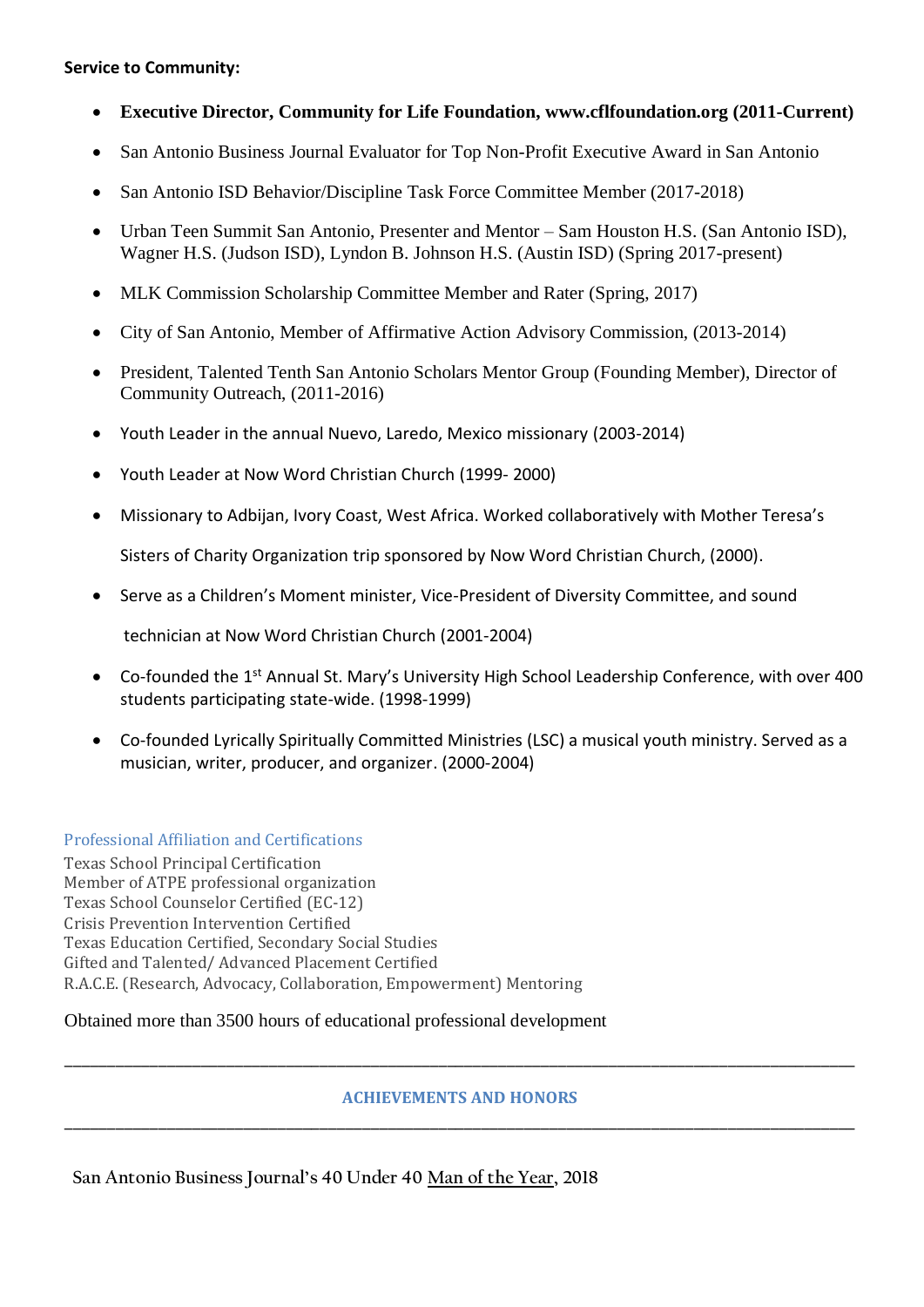Golden Key International Honor Society Educational Leadership Award University of the Incarnate Word, 2016

President, Talented Tenth Scholars San Antonio 2015 Teach For America Leadership Inspiration Award, 2015 Phi Delta Kappa Educator's Hall of Fame, 2014 San Antonio ISD Foundation Innovative Educator of the Year, 2013 Talented Tenth Scholars Community Award Recipient 2011 Who's Who San Antonio, African American Edition Who's Who Among American Teachers, 2005-2006, 2006-2007 HEB Teacher of the Year Nominee 2004 Veterans of Foreign Wars Teacher of the Year nominee, 2004 "Teacher of the Month" for January 2005, a student nominated award. Texas Education Agency (TEA) "Gold Performance Acknowledgement" Teaching Excellence Award in Social Studies, Texas Education Agency 2003 Community Leader for the Future Award, Now Word Christian Church Presidential Award, St. Mary's University.

References: \_\_\_\_\_\_\_\_\_\_\_\_\_\_\_\_\_\_\_\_\_\_\_\_\_\_\_\_\_\_\_\_\_\_\_\_\_\_\_\_\_\_\_\_\_\_\_\_\_\_\_\_\_\_\_\_\_\_\_\_\_\_\_\_\_\_\_\_\_\_\_\_\_\_\_\_\_\_\_\_\_\_\_\_\_\_\_\_\_\_\_\_\_

\_\_\_\_\_\_\_\_\_\_\_\_\_\_\_\_\_\_\_\_\_\_\_\_\_\_\_\_\_\_\_\_\_\_\_\_\_\_\_\_\_\_\_\_\_\_\_\_\_\_\_\_\_\_\_\_\_\_\_\_\_\_\_\_\_\_\_\_\_\_\_\_\_\_\_\_\_\_\_\_\_\_\_\_\_\_\_\_\_\_\_

 W. Sean Kearney, Ed.D. Associate Professor College of Education and Human Development Department of Educator and Leadership Preparation Texas A&M University-San Antonio One University Way, Frank Madla Building San Antonio, TX 78224 Office (210) 784-2528 [Wowek.Kearney@tamusa.edu](mailto:Wowek.Kearney@tamusa.tamus.edu)

 Dr. Elisabeth Krimbell Assistant Professor College of Education and Human Development Department of Educator and Leadership Preparation Texas A&M University-San Antonio One University Way, Frank Madla Building San Antonio, TX 78224 Office (210) 784-2507